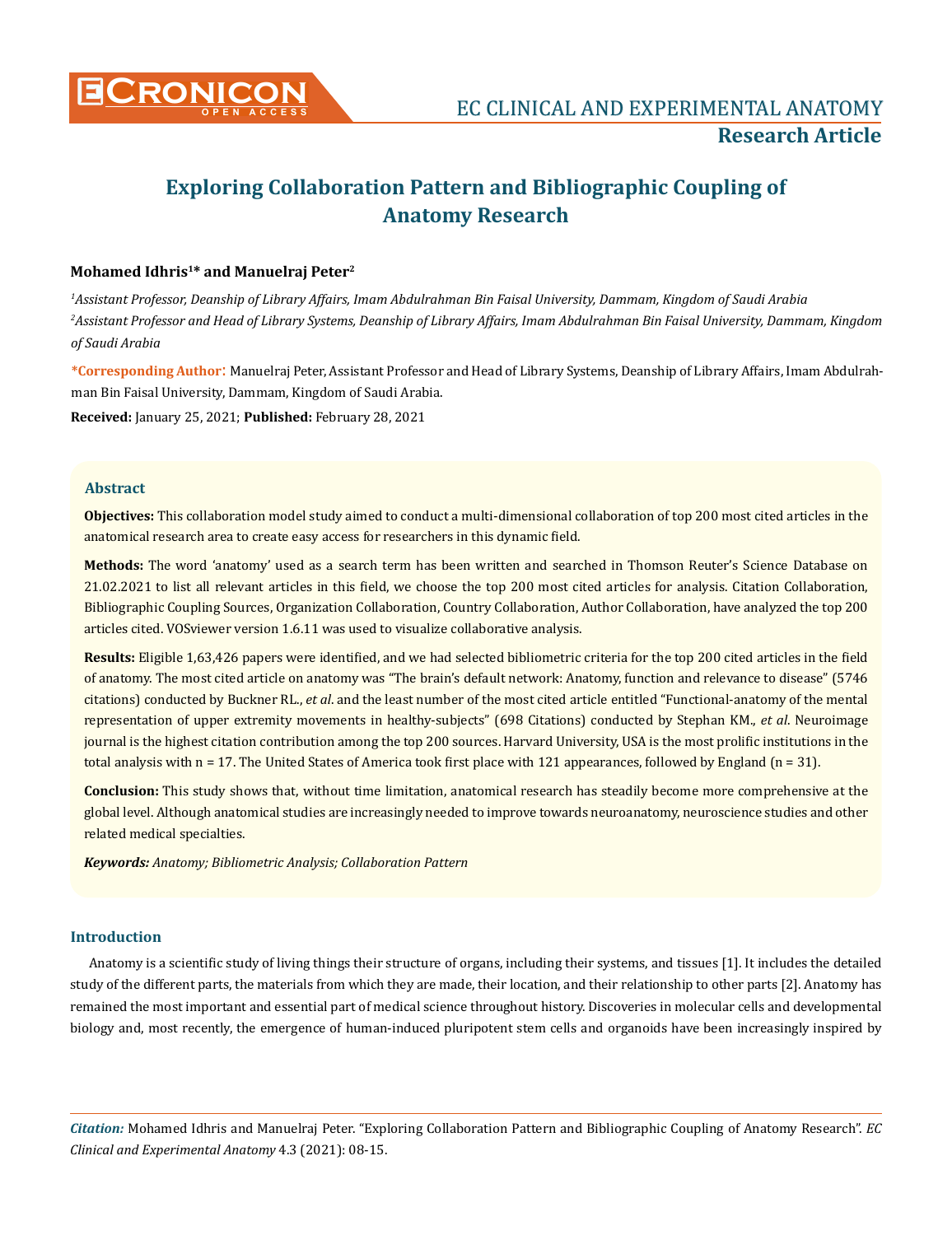anatomy as a descriptive subject of medical study and instruction [3]. One of the oldest branches of medicine that have helped medical knowledge to evolve is human anatomy [4]. Human anatomy may also be regarded, from a historical point of view, as one of the fundamental foundations of medical education [5].

Human anatomy is one of the fundamental sciences in medicine [6]. The anatomy discipline is split into macroscopic and microscopic. The inspection of the body parts of an animal using unaided eyesight is macroscopic anatomy or gross anatomy. The branch of superficial anatomy contains gross anatomy as well. The use of optical instruments to research the tissues of different structures called histology as well as the study of cells includes microscopic anatomy [7]. In this article we attempt to show case the top 200 highly cited articles collaboration and research pattern.

#### **Materials and Methods**

## **Database**

A decision to use the required database for the recovery of the related documents is the initial phase of any bibliometric analysis. In the current research, the Clarivate analysis web of science was used to accomplish the objective of the study. The comprehensive science web platform allows ideas to be tracked through disciplines and time from over 1.9 billion references cited from over 171 million documents [8].

#### **Data retrieval**

Raw data was extracted from the Clarivate analysis web of science. The word 'anatomy' is used as a search term on 21.02.2021. Excel and Text format types of data are collected from the web of science. Table created from excel and some of collaborations analysis tables is created from VOSviewer version 1.6.11 visualization software.

#### **Results**



A total of 1,63,426 original research articles are shown in the results. We retrieved a total of 200 most cited articles that met our criteria. Table 1 categorizes based on highest citations from 1939 to 2015 without continuity. A total of 200 articles are found with 250418 citations. out of a total of 36 years, 1998 was the highest citation with 27208 and 21 articles. The number of publications increased from 1995 to 2008 with an average of 10.5 articles per year, again decreased. The total number of 200 most cited articles are displayed in the figure format (Figure 1 and 2).

*Citation:* Mohamed Idhris and Manuelraj Peter. "Exploring Collaboration Pattern and Bibliographic Coupling of Anatomy Research". *EC Clinical and Experimental Anatomy* 4.3 (2021): 08-15.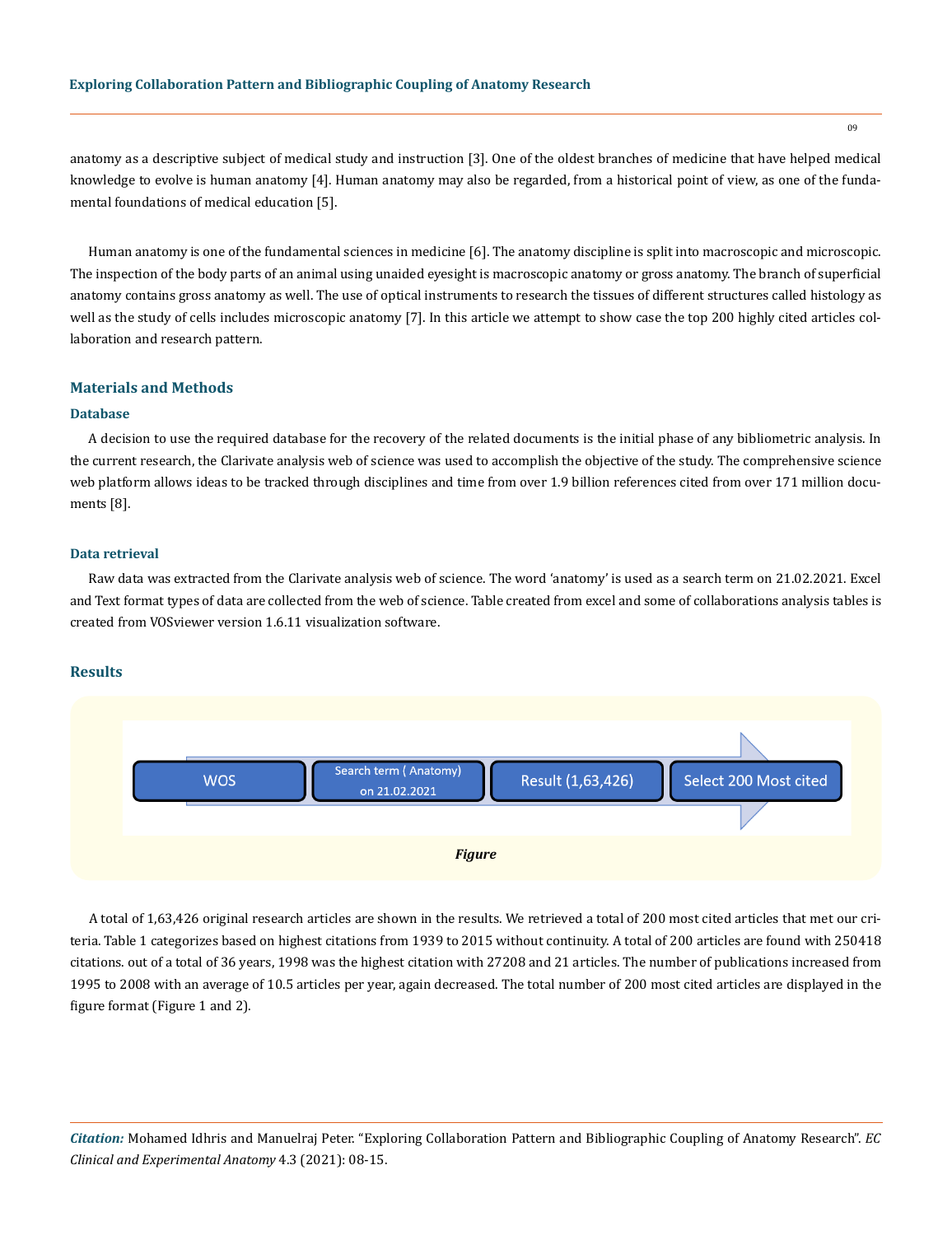## **Exploring Collaboration Pattern and Bibliographic Coupling of Anatomy Research**







The number of papers with average citation numbers for each paper in descending order for Journals in the 200-highest cited articles (Table 2). *Neuroimage* (18), *Brian Journal, Journal of Neuroscience*, and *Nature Journal* each (8) and the lowest numbers contain the *Journal of Neurophysiology* journals (4) were listed in the top 10 journals. *Trends in Neurosciences journal* got the second-highest citations with (9759).

*Citation:* Mohamed Idhris and Manuelraj Peter. "Exploring Collaboration Pattern and Bibliographic Coupling of Anatomy Research". *EC Clinical and Experimental Anatomy* 4.3 (2021): 08-15.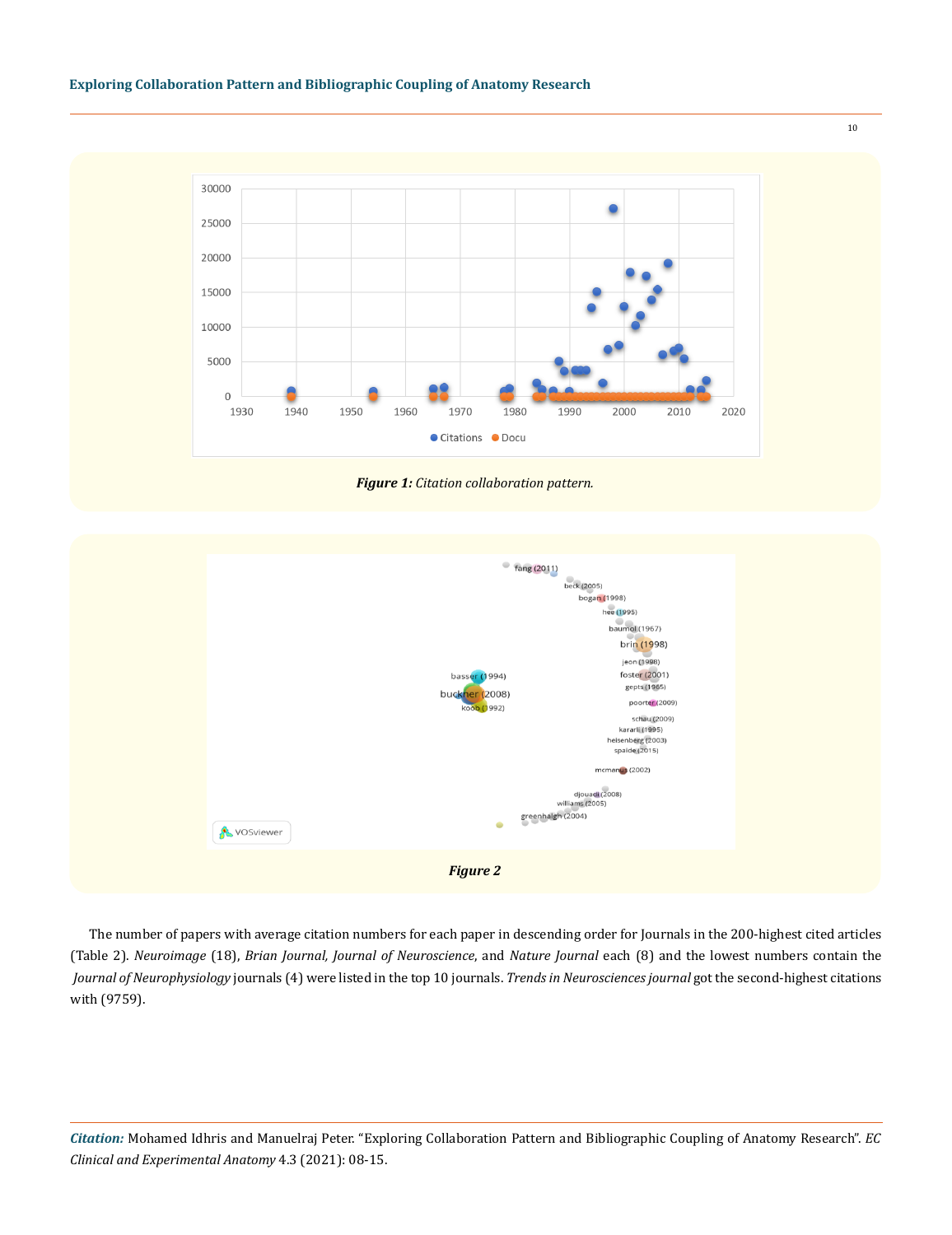# **Exploring Collaboration Pattern and Bibliographic Coupling of Anatomy Research**

| $SL$ No        | Label                                                                              | <b>Doc</b> | <b>Citations</b> | Norm. citations | Avg. pub. year | <b>Avg. citations</b> |
|----------------|------------------------------------------------------------------------------------|------------|------------------|-----------------|----------------|-----------------------|
| T.             | Neuroimage                                                                         | 18         | 25012            | 20.525          | 2004.78        | 1389.56               |
| 2              | Brain                                                                              | 8          | 9446             | 8.0393          | 2000.5         | 1180.75               |
| 3              | Journal of Neuroscience                                                            | 8          | 7432             | 6.7531          | 1997           | 929.00                |
| $\overline{4}$ | <b>Nature</b>                                                                      | 8          | 9181             | 7.8498          | 1995.75        | 1147.63               |
| 5.             | Proceedings of the National Academy of<br>Sciences of the United States of America | 7          | 9084             | 7.4198          | 1998.57        | 1297.71               |
| 6              | <i>Science</i>                                                                     | 7          | 7872             | 5.9764          | 1995.86        | 1124.57               |
| 7              | <b>Trends in Neurosciences</b>                                                     | 6          | 9759             | 5.712           | 1995.67        | 1626.50               |
| 8              | Cerebral Cortex                                                                    | 5          | 4714             | 3.688           | 2002.4         | 942.80                |
| 9              | Human Brain Mapping                                                                | 4          | 5381             | 5.0662          | 1997.5         | 1345.25               |
| 10             | Journal of Neurophysiology                                                         | 4          | 5573             | 4.259           | 2006.25        | 1393.25               |

*Table 2: Top 10 bibliographic coupling sources.*



*Figure 3*

| SI.<br>N <sub>o</sub> | <b>Organization</b>                                                | <b>Doc</b> | <b>Citations</b> | Norm.<br><b>citations</b> | Avg. pub.<br>Year | Avg.<br><b>citations</b> |
|-----------------------|--------------------------------------------------------------------|------------|------------------|---------------------------|-------------------|--------------------------|
| $\mathbf{1}$          | Harvard University, USA                                            | 17         | 27834            | 21.86                     | 2003.88           | 1637.29                  |
| 2                     | Boston University Center for Biomedical Imaging, USA               | 12         | 20538            | 16.50                     | 1999.33           | 1711.50                  |
| 3                     | McConnell Brain Imaging Centre - McGill University, Canada         | 9          | 12167            | 9.71                      | 2000.11           | 1351.89                  |
| $\overline{4}$        | UCL, Wellcome Dept Cognit Neurol, London WC1N 3BG, England         | 8          | 10628            | 9.32                      | 1999.00           | 1328.50                  |
| 5                     | MIT, Dept Biol, Whitehead Inst Biomed Res, Cambridge, MA 02142 USA | 8          | 9453             | 7.86                      | 2003.88           | 1181.63                  |
| 6                     | University of Pittsburgh, USA                                      | 8          | 11720            | 9.22                      | 2003.75           | 1465.00                  |
| 7                     | Washington University, USA                                         | 8          | 12004            | 9.54                      | 2001.38           | 1500.50                  |
| 8                     | Johns Hopkins University, USA                                      | 7          | 6855             | 5.76                      | 2003.57           | 979.29                   |
| 9                     | Inst Neurol, Wellcome Trust Ctr Neuroimaging, London WC1N 3BG,     | 6          | 6766             | 5.61                      | 2003.00           | 1127.67                  |
|                       | England                                                            |            |                  |                           |                   |                          |
| 10                    | Stanford University, USA                                           | 6          | 10490            | 8.73                      | 2004.00           | 1748.33                  |

*Table 3: Top 10 organizations collaboration.*

*Citation:* Mohamed Idhris and Manuelraj Peter. "Exploring Collaboration Pattern and Bibliographic Coupling of Anatomy Research". *EC Clinical and Experimental Anatomy* 4.3 (2021): 08-15.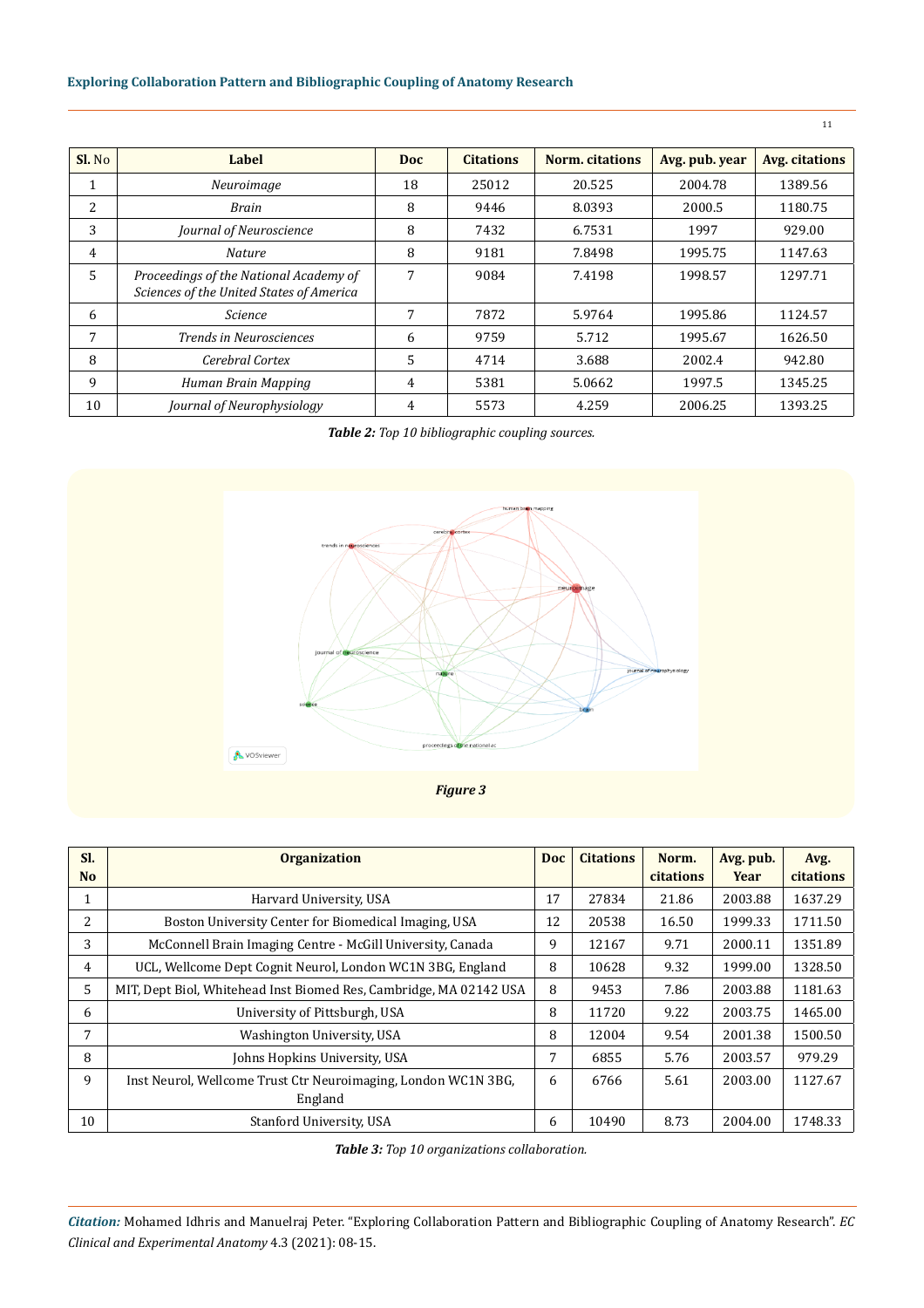

The institution with the largest number of papers was led by the Harvard University, USA (17) followed by the Boston University Center for Biomedical Imaging, USA (12). Four institutions produced eight articles: UCL, Wellcome Dept Cognit Neurol, London WC1N 3BG, England, MIT, Dept Biol, Whitehead Inst Biomed Res, Cambridge, MA 02142 USA, University of Pittsburgh, USA, Washington University, USA. The remaining 4 different institutions produced two articles, respectively. Out of ten institutions, seven institutions are in the USA. The table above is made up of a total of 10 organizations of which 7 organizations are in the united states, three organizations are in the UK, and one organization in Canada.

| Sl. No | <b>Country</b>     | <b>Doc</b> | <b>Citations</b> | Norm. citations | Avg. pub. Year | <b>Avg. citations</b> |
|--------|--------------------|------------|------------------|-----------------|----------------|-----------------------|
| 1      | <b>USA</b>         | 121        | 149810           | 121.90          | 2000.62        | 1238.10               |
| 2      | England            | 31         | 37398            | 31.86           | 2001.45        | 1206.39               |
| 3      | Germany            | 15         | 15082            | 12.83           | 2002.87        | 1005.47               |
| 4      | France             | 13         | 12686            | 10.11           | 2002.92        | 975.85                |
| 5      | Canada             | 10         | 13038            | 10.40           | 1999.90        | 1303.80               |
| 6      | Italy              | 8          | 14361            | 11.74           | 1998.63        | 1795.13               |
| 7      | <b>Netherlands</b> | 8          | 7726             | 6.41            | 2003.63        | 965.75                |
| 8      | Switzerland        | 8          | 10038            | 8.55            | 2001.75        | 1254.75               |
| 9      | Australia          | 3          | 2886             | 2.52            | 2006.67        | 962.00                |
| 10     | Spain              | 2          | 2347             | 1.97            | 2007.00        | 1173.50               |

*Table 4: Top 10 country collaboration.*

*Citation:* Mohamed Idhris and Manuelraj Peter. "Exploring Collaboration Pattern and Bibliographic Coupling of Anatomy Research". *EC Clinical and Experimental Anatomy* 4.3 (2021): 08-15.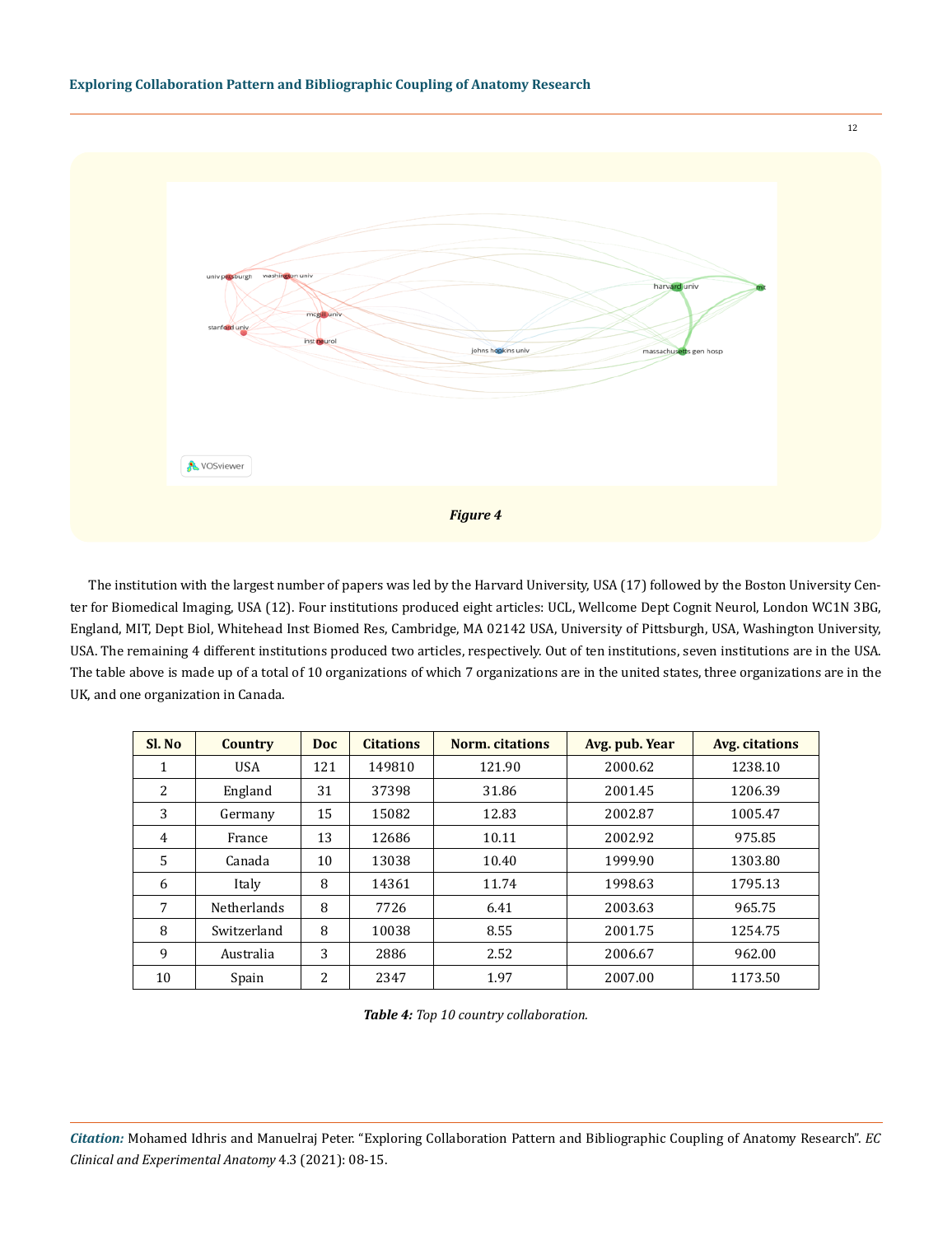

In table 4, respectively, the origin countries for the T200 papers are mentioned. These 200 papers have been submitted concerning the countries of origin, in total, 21 different countries. However, the top ten countries are listed. More than half of the papers in the USA (121), the UK (31), Germany (15), France (13), and other countries are the most prolific nation to come.

| SI.<br><b>No</b> | label                     |                                                                               | <b>Doc</b>     | <b>Citations</b> | Norm.<br>citations | Avg. pub.<br>Year | Avg. citations |
|------------------|---------------------------|-------------------------------------------------------------------------------|----------------|------------------|--------------------|-------------------|----------------|
| 1                | Friston, KJ               | University College London, Inst Neurol, LONDON,<br><b>ENGLAND</b>             | 7              | 11662            | 10.08              | 1998.57           | 1666.00        |
| $\overline{2}$   | Frackowiak,<br><b>RSI</b> | Institute of Neurology, University College London,<br>London, WC1N 3BG, UK    | 6              | 7299             | 6.81               | 1994.00           | 1216.50        |
| 3                | Buckner,<br>Randy L.      | Harvard University, Dept Psychol, CAMBRIDGE, MA,<br>USA                       | 5              | 12245            | 9.40               | 2009.20           | 2449.00        |
| 4                | Evans, AC                 | McGill University, Montreal Neurol Inst, MONTREAL,<br>PO, CANADA              | 5              | 8493             | 6.69               | 1996.60           | 1698.60        |
| 5                | Frith, CD                 | University of London, Sch Adv Study, LONDON,<br><b>ENGLAND</b>                | 5              | 6519             | 5.93               | 1995.60           | 1303.80        |
| 6                | Passing-<br>ham, RE       | University of Oxford, Dept Expt Psychol, OXFORD,<br><b>ENGLAND</b>            | 4              | 3500             | 2.94               | 1997.25           | 875.00         |
| 7                | Petersen, SE              | Washington University (WUSTL), Dept Psychol &<br>Brain Sci, ST LOUIS, MO, USA | $\overline{4}$ | 5484             | 4.25               | 1992.75           | 1371.00        |
| 8                | Brooks, DJ                | Aarhus University, Dept Nucl Med, AARHUS, DEN-<br><b>MARK</b>                 | 3              | 2512             | 2.32               | 1993.33           | 837.33         |
| 9                | Holmes, CI                | University of Georgia, Ctr Family Res, ATHENS, GA,<br><b>USA</b>              | 3              | 2813             | 2.38               | 1997.00           | 937.67         |
| 10               | Raichle, ME               | Washington University (WUSTL), St Louis Sch Med,<br>ST LOUIS, MO, USA         | 3              | 4206             | 2.87               | 1993.33           | 1402.00        |

*Table 5: Top 10 author collaboration.*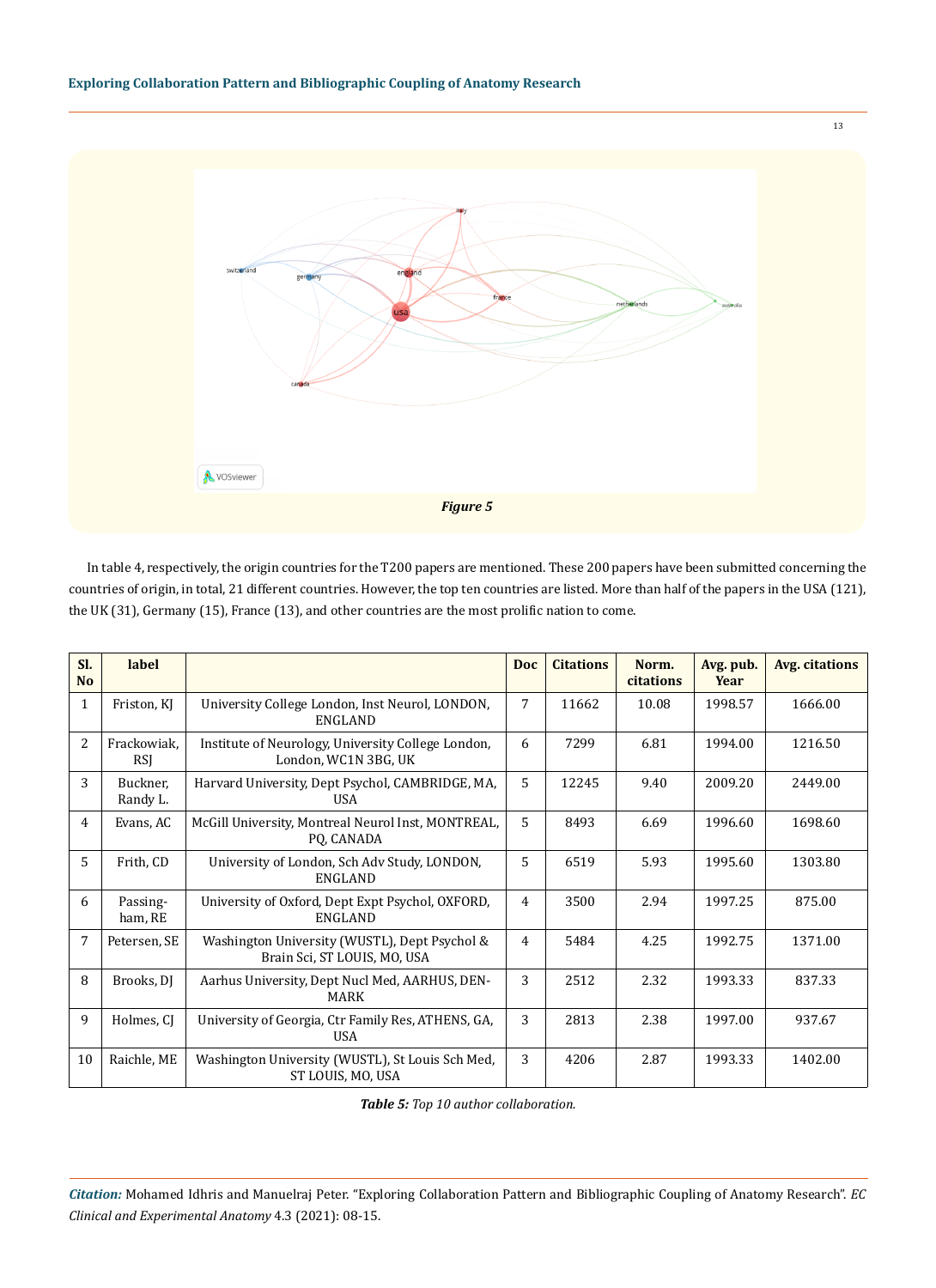In the T200 most cited articles, a total of 872 authors researched Anatomy. Among the top ten authors who participated in anatomical studies (Table 5), Friston, KJ, University College, London, Inst Neurol, LONDON, ENGLAND with 7 publications, Frackowiak, RSJ (6 publications), Buckner, Randy L., Evans, AC, Frith each, each CD was regarded as highest in rank (5 Publications). Of a total of 10 authors, four are published in the UK and the U.S., and one in Denmark and Canada.

#### **Limitations of the Study**

This study is the first top 200 citation collaboration pattern bibliometric analysis among the anatomy study carried out. The analysis of data was done from the web of science physically, we selected the top 200 most cited articles from the total result of 1,63,426. We are selected the data based on the most cited included all types of articles.

#### **Conclusion**

Anatomy is a description of structures and on the other side physiology is a study of the working of these structures [9]. Anatomical terms are particularly important in the field of the theme since they prevent confusion with the structures and help to pinpoint the position and provide more precision [10]. The bibliometric study is provided a vital role in the field of anatomy research [11]. While researchbased on anatomy has gradually developed towards Anatomical morphology, neuroanatomy, and neuroscience. Nonetheless, emerging technology-based Studies have shown that there is a need for further research in Studies in neuroscience and neuroimaging, which do not classify the forces which influence the neuroanatomical direction Studies. The research has been conducted from 1939 to 2015 especially since after 2015 number of research articles have been declining, no research has been included after 2015. The author and countries in Anatomical research are dominant from European countries in this analysis, there were very few other countries were included in this analysis, which means the rest of the counties need to focus more on anatomy research. It was an interesting finding that total of 200 articles (top cited articles) are found with 250418 citations with the inclusion of 36-year time frame, which is considered the be highly referred studies were produced by the Anatomy study researchers.

#### **Bibliography**

- 1. [Overview of Anatomy and Physiology Anatomy and Physiology \(2021\).](https://openstax.org/books/anatomy-and-physiology/pages/1-1-overview-of-anatomy-and-physiology)
- 2. [Bozman MAEF. "Everyman's Encyclopedia". J.M. Dent and Sons LTD \(1967\).](https://en.wikipedia.org/wiki/Everyman%27s_Encyclopaedia)
- 3. [Brand-Saberi B and Zaehres H. "The development of anatomy: from macroscopic body dissections to stem cell–derived organoids".](https://pubmed.ncbi.nlm.nih.gov/27695942/) *[Histochemistry and Cell Biology](https://pubmed.ncbi.nlm.nih.gov/27695942/)* 146.6 (2016): 647-650.
- 4. Persaud VTVN. "Persaud: Early History Human of Anatomy". Charles C. Thomas. Springfield, Illinois (1984).
- 5. [McLachlan JC and Patten D. "Anatomy teaching: ghosts of the past, present and future".](https://pubmed.ncbi.nlm.nih.gov/16483327/) *Medical Education* 40.3 (2006): 243-253.
- 6. Arráez-Aybar LA., *et al.* ["Relevance of human anatomy in daily clinical practice".](https://pubmed.ncbi.nlm.nih.gov/20591641/) *Annals of Anatomy Anatomischer Anzeiger* 192.6 [\(2010\): 341-348.](https://pubmed.ncbi.nlm.nih.gov/20591641/)
- 7. [Microscopic anatomy | biology. Encyclopedia Britannica \(2021\).](https://www.britannica.com/science/microscopic-anatomy)
- 8. [Trusted publisher-independent citation database. Web of Science Group \(2021\).](https://clarivate.com/webofsciencegroup/solutions/web-of-science/)